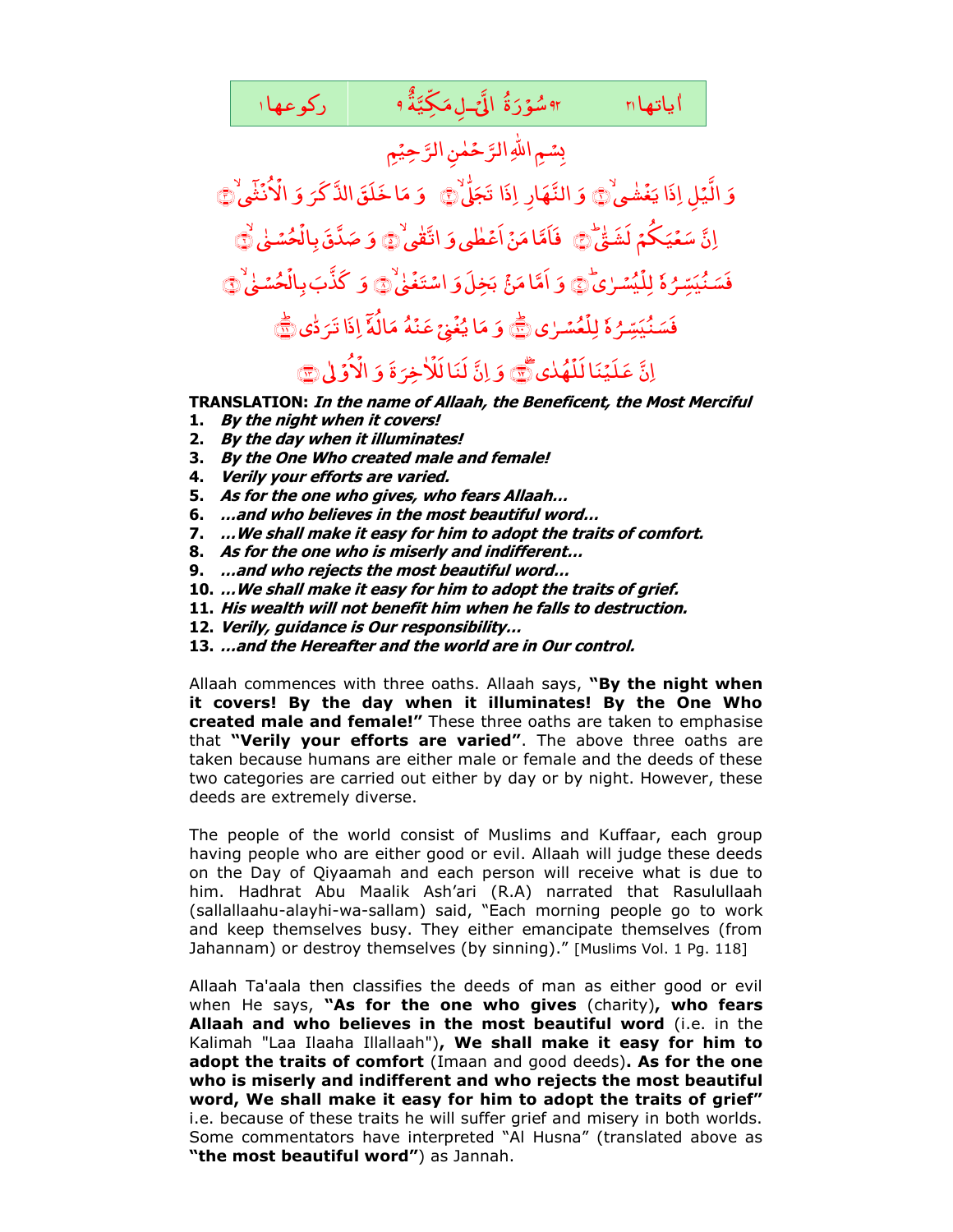Every person carries out deeds in his life because this world is a place of deeds. These deeds vary according to the type and nature of every person. As people keep changing, so do their deeds. One will often find evil people becoming good, good people becoming evil, Kuffaar becoming Muslims and vice versa. This process continues in this world. However, in the Hereafter, every person will belong only to one of the two groups and he cannot change groups.

Hadhrat Ali (R.A) narrates that Rasulullaah (sallallaahu-alayhi-wasallam) once said, "The final abode of each of you has already been fixed in Jannah and in Jahannam." The Sahabah (R.A) asked, "O Rasulullaah (sallallaahu-alayhi-wa-sallam)! Should we then not rely on this predetermination and forsake deeds?" Rasulullaah (sallallaahualayhi-wa-sallam) said, "Continue with your deeds because everything for which a person was created shall be made easy for him. Deeds leading to good fortune will be made easy for the fortunate ones and deeds leading to ill fortune will be made easy for the unfortunate." Thereafter, Rasulullaah (sallallaahu-alayhi-wa-sallam) recited the verses, **"As for the one who gives, who fears Allaah and who believes in the most beautiful word, We shall make it easy for him to adopt the traits of comfort. As for the one who is miserly and indifferent and who rejects the most beautiful word, We shall make it easy for him to adopt the traits of grief."** [Bukhari Vol. 2 Pg. 737]

It is learnt from this hadith that although people's destinies have been predetermined, they have to utilise their intelligence to hold the correct beliefs and to carry out good deeds. At the same time, they should abstain from kufr, shirk and sin. The person **"who believes in the most beautiful word"** refers to the Mu'min and the person **"who rejects the most beautiful word"** is the Kaafir. Among the many good deeds a Mu'min carries out, Allaah mentions the act of giving in charity and that of fearing Allaah. Giving in charity refers to spending one's wealth in a manner that pleases Allaah and fearing Allaah entails refraining from sin.

Concerning the miserly person, Allaah adds that he is also **"indifferent"**  i.e. indifferent towards the rewards promised for spending in Allaah's path. Therefore, together with his excessive love for wealth, such a person also behaves as if he has no need for the rewards of the Hereafter. The wealth that this person hoards will be useless to him, as Allaah states, **"His wealth will not benefit him when he falls to destruction."**

Allaah continues, **"Verily, guidance is Our responsibility"**. Allaah has created man to recognise and worship Him. Allaah has also sent the Ambiya (A.S) and the divine scriptures for man's guidance and to teach man how to worship Him. Whoever fails to respond to the guidance has only himself to blame for his destruction.

Allaah also makes it clear that **"the Hereafter and the world are in Our control."** Allaah reserves the right to do as He pleases in this world as well as in the Hereafter. No one should think that he is free to do as he pleases in this world and that none will be able to take him to task in the Hereafter.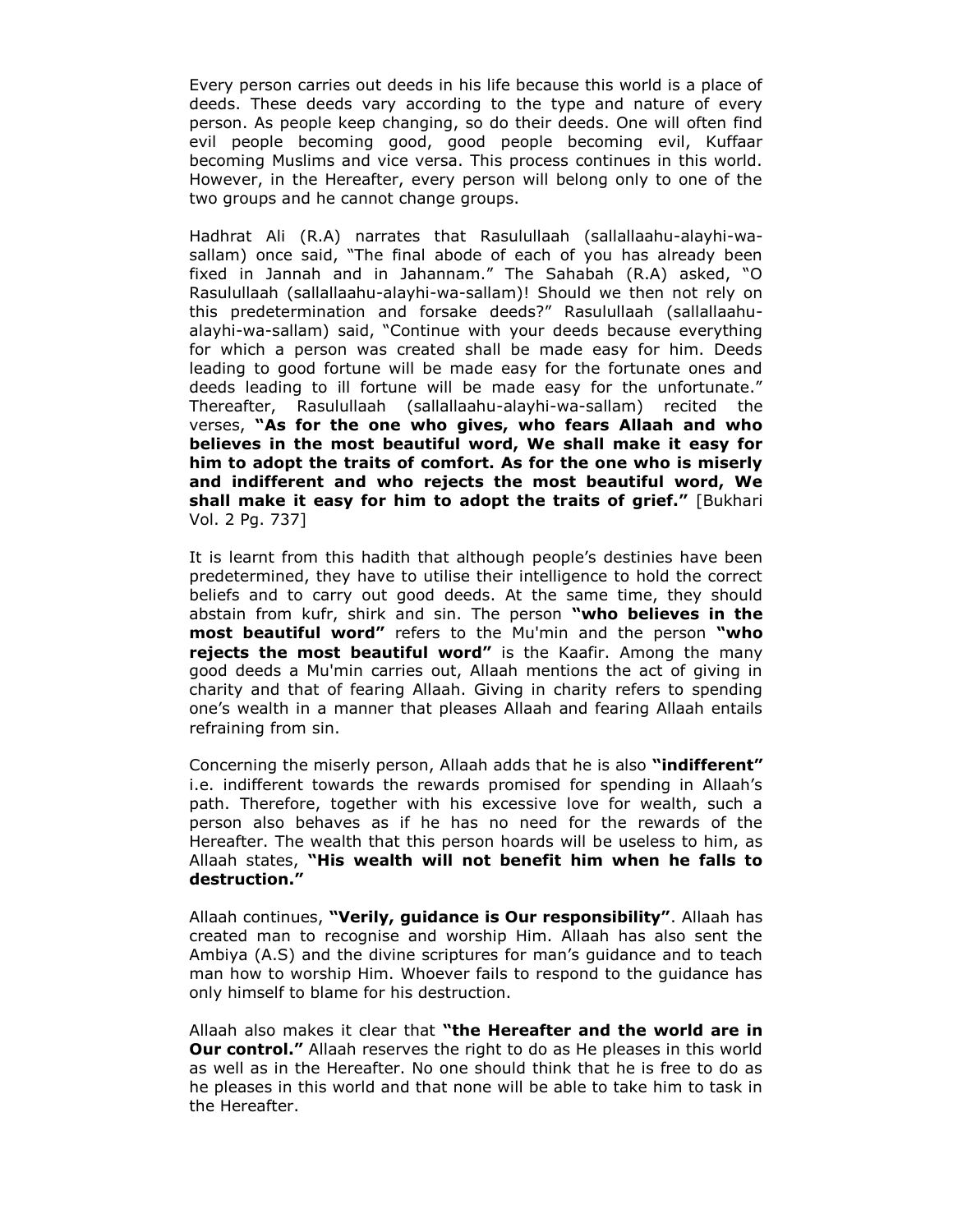## فَلَنۡذَرۡتُكُمۡم , لَنۡذَرۡ تُكُمۡ نَارًا تَلَظّٰى کَیۡ لَا یَصۡلٰی ٰ لا يَصُل<u>هِ</u> .<br>ب ِهَا اِلَا الْأَشْقَى ْ َش ْ اِلًا الْأَشْقَى ۞ الَّذِىۡ كَذَّبَوَ الَّذِ*یۡ* کَذَّبَ وَ تَوَلَّٰٰٓ ﷺ ٰ َ وَ سَيُجَنَّبُهَا سَيُجَنَّبُهَا الۡاَتۡقَى ؚ الْاَتُقَى <mark>﴾</mark> الذِيۡ يُؤۡنِ مَالُهٗ يَتَرَكَّى ٰ ز َ َ الَهٗ <sub>يَ</sub> الَّذِیۡ یُؤۡقِ ۡمَالَٰہٗ یَتَرَکَّٰٓی ۞ َ وَ مَالِاَحَدٍ عِنْدَهٗ مِنۡ نِّعۡمَةٍ تُجۡزَى <mark>﴾</mark> اِلَّ<mark>ا ابْتِغَا</mark>ۤءَ وَجۡهِ َ وَجۡهِ رَبِّهٖالۡاَعۡلٰ ؚ بِّهٖالاً َ رَ بِّهِ الْأَعْلَىٰ ﷺ

## َ وَ لَسَوْفَ پَرُ ضٰمِي ۇفَ يَ<sup>ّ</sup> لَسَوۡفَ يَرۡضٰٖى ۞

## **TRANSLATION:**

- **14. I have warned you about a raging fire…**
- **15. …which only the most wretched shall enter…**
- **16. …who denied and turned away.**
- **17. Far removed from it shall be the most abstinent…**
- **18. …who spent his wealth to purify his soul.**
- **19. He does not have to repay a favour to anyone…**
- **20. …(and spends for no reason) except for the pleasure of his Exalted Rabb.**

## **21. Soon he shall be pleased.**

The previous verses highlighted the difference between the consequences that good deeds bring and the consequences that sins bring. The Kuffaar and the sinful will have to suffer the punishment of Jahannam. Referring to these warnings, Allaah says, **"I have warned you about a raging fire which only the most wretched shall enter, who denied and turned away."** Although it appears from this verse that only the Kuffaar will enter Jahannam, the author of "Ruhul Ma'aani" states that the verse does not rule out punishment for sinful Mu'mineen. He says that the verse merely restricts the severest punishment for the Kuffaar (**"the most wretched"**) because the punishment that sinful Mu'mineen will receive will be much lighter.

**"Far removed from it** (from Jahannam) **shall be the most abstinent…"** The word "atqa" (translated above as **"most abstinent"**) is in the superlative form and refers to someone who not only refrains from kufr and shirk but also from all other sins as well. Describing such a person, Allaah says that he **"spent his wealth to purify his soul"**  i.e. he spent his wealth so that he may join the ranks of those whom Allaah considers as pure souls. The verse may also be interpreted to mean that he has the hope that Allaah will greatly multiply the rewards for his charity. This will happen only if he spent without any worldly motives and only to please Allaah.

Speaking further about this person, Allaah says, **"He does not have to repay a favour to anyone…"** i.e. he is not spending his wealth because he owes a favour to someone. All he desires from his charity is **"the pleasure of his Exalted Rabb."** As a result of his sincerity, **"Soon he shall be pleased"** when the rewards of his deeds are presented to him in the Hereafter.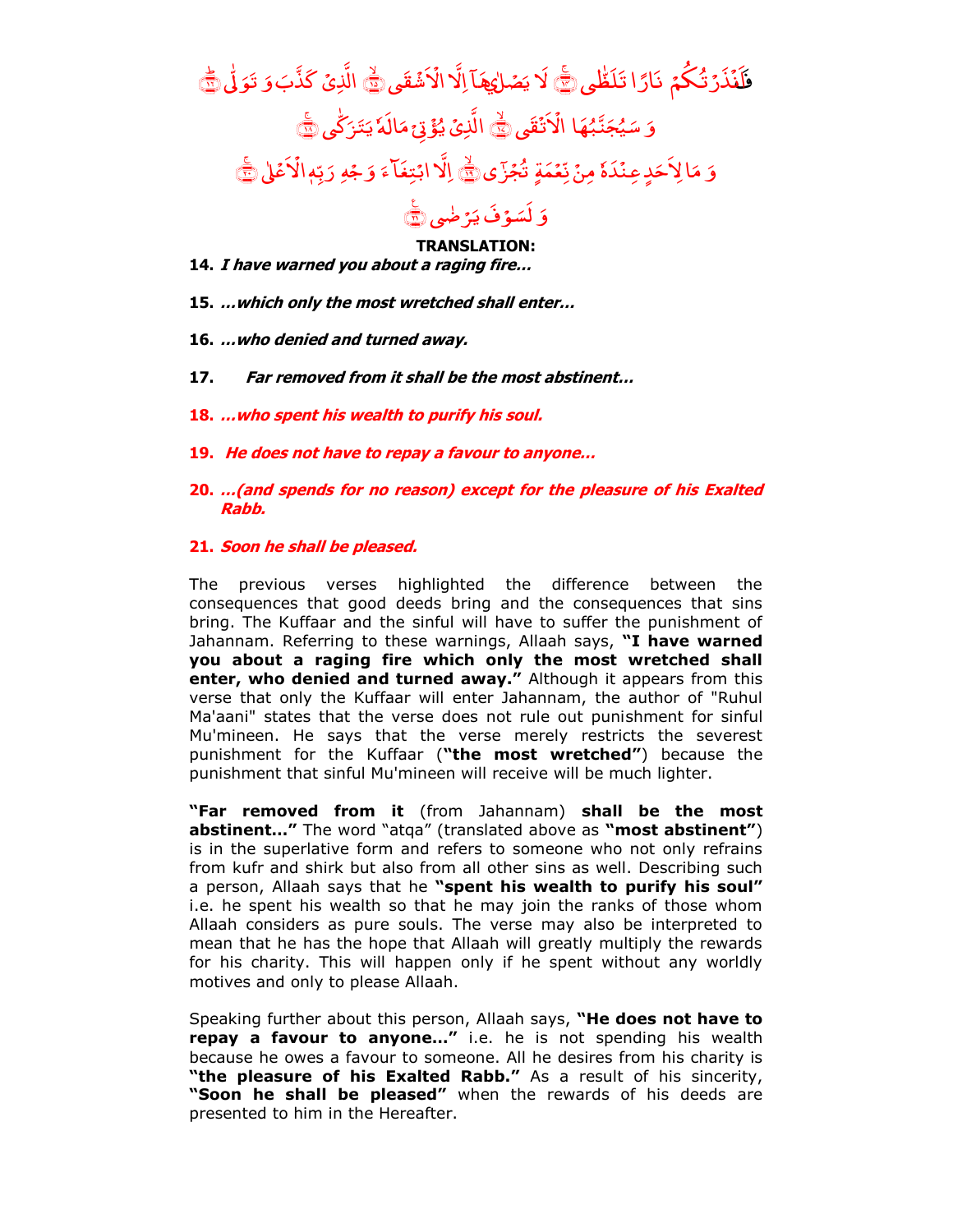Commentators state that the concluding five verses of this Surah refer to Hadhrat Abu Bakr (R.A) who sacrificed a great deal of effort and wealth for the cause of Islaam before and after the Hijrah.

Hadhrat Bilaal (R.A) was an Abyssinian slave of Umayyah bin Khalaf and used to be tortured and beaten mercilessly. Upon an indication of Rasulullaah (sallallaahu-alayhi-wa-sallam), Hadhrat Abu Bakr (R.A) purchased Hadhrat Bilaal (R.A) and set him free.

When the Mushrikeen learnt about this, *they taunted Hadhrat Abu Bakr (R.A) by saying that he bought the freedom of Hadhrat Bilaal (R.A) because he owed a favour to Hadhrat Bilaal (R.A).*

Refuting this, Allaah Ta'aala revealed the verse: **"He does not have to repay a favour to anyone (and spends for no reason) except for the pleasure of his Exalted Rabb."** 

It has been reported that when Hadhrat Abu Bakr (R.A) purchased Hadhrat Bilaal (R.A), the latter asked him whether he had bought him to do his work.

Hadhrat Abu Bakr (R.A) replied, "I have purchased you to do Allaah's work."

Thereupon, Hadhrat Bilaal (R.A) said, "Then leave me to do Allaah's work."

Hadhrat Abu Bakr (R.A) then set him free and he continued serving Allaah's Deen for the rest of his life.

Rasulullaah (sallallaahu-alayhi-wa-sallam) appointed Hadhrat Bilaal (R.A) as the Mu'adhin and he remained the Mu'adhin as long as Rasulullaah (sallallaahu-alayhi-wa-sallam) lived.

Allaah Ta'aala granted him this honour of proclaiming Allaah's name because of the suffering he endured for Allaah's sake.

Hadhrat Abu Bakr (R.A) was always ready to spend his wealth for the cause of Islaam. Once, when Rasulullaah (sallallaahu-alayhi-wa-sallam) encouraged the Sahabah (R.A) to spend in Allaah's way, Hadhrat Umar (R.A) thought that he would excel Hadhrat Abu Bakr (R.A) in spending in Allaah's way by bringing along half of his belongings.

However, Hadhrat Abu Bakr (R.A) brought everything he owned. When Rasulullaah (sallallaahu-alayhi-wa-sallam) asked him what he had left for his family, Hadhrat Abu Bakr (R.A) replied that Allaah and His Rasul (sallallaahu-alayhi-wa-sallam) were sufficient for them. Hadhrat Umar (R.A) was then forced to concede that he would never be able to excel Hadhrat Abu Bakr (R.A).

Hadhrat Abu Hurayra (R.A) narrates that Rasulullaah (sallallaahu-alayhiwa-sallam) once said,

*"I have repaid everyone for whatever favours they have done for me, except for Abu Bakr. Allaah shall repay him on the Day of Qiyaamah. No person"s wealth has ever benefited me as much as the wealth of Abu Bakr has.*

*If I had to choose a "Khaleel" (i.e. a friend whose friendship is not shared), I would choose Abu Bakr as my "Khaleel". However, I am Allaah"s "Khaleel"."*

According to another narration, when Rasulullaah (sallallaahu-alayhi-wasallam) said that no person's wealth has benefited him as much as the wealth of Hadhrat Abu Bakr (R.A) did, Hadhrat Abu Bakr (R.A) wept and